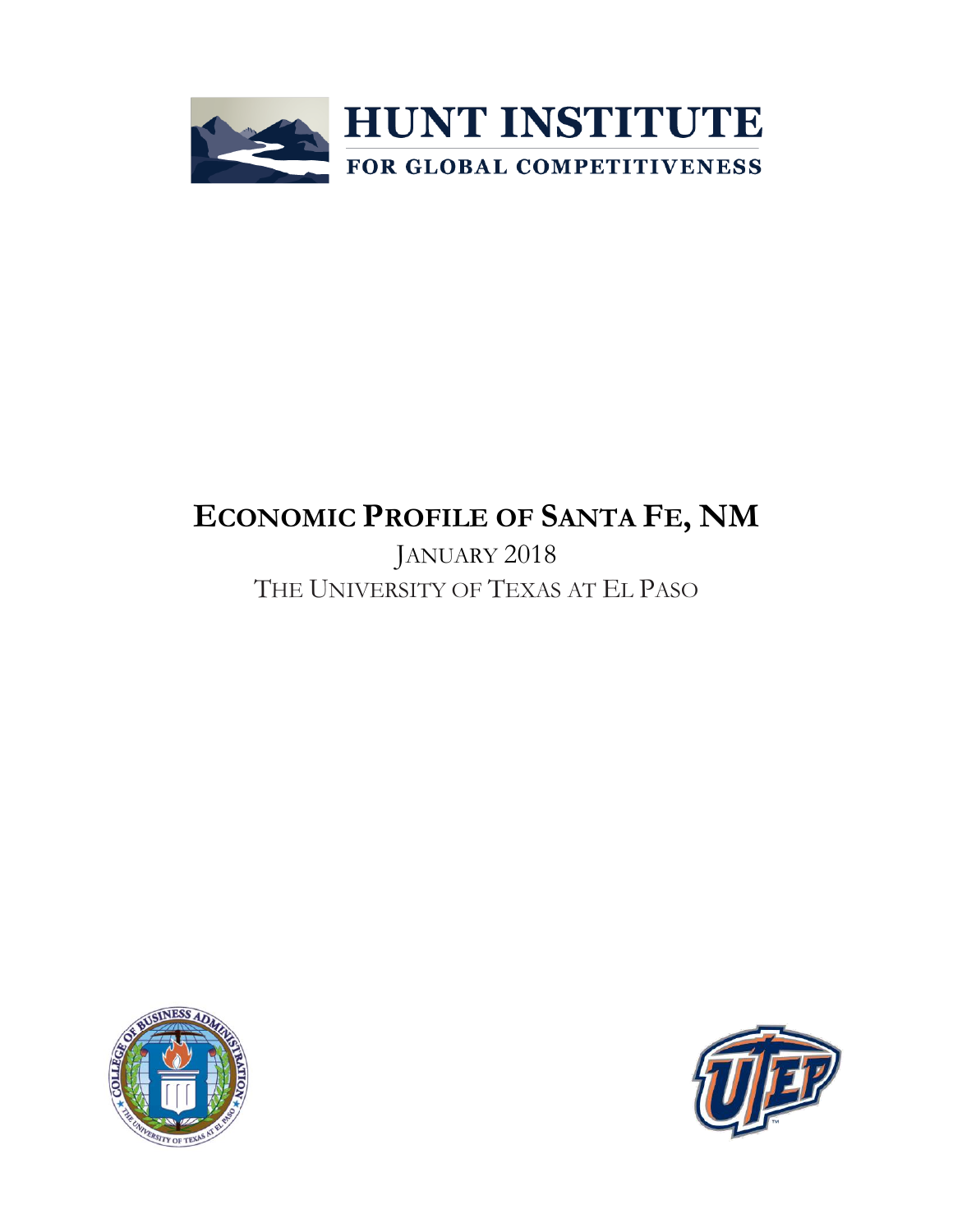## **ECONOMIC PROFILE OF SANTA FE, NM**

#### **INTRODUCTION**

The Hunt Institute for Global Competitiveness has produced this report to respond to the inquiries shared with the Hunt Institute and provide some additional information that may assist the City of Santa Fe Office of Economic Development making future decisions for the benefit of the Santa Fe residents.

The Hunt Institute used some data provided by *Local Analytics* in "The Fragile Capital" report to

compare seventeen capital cities to each other using a score of 0-100, where 100 is the "perfect" city (zero leakage) and 50 is the mid-point. While Figure 1 depicts the "Relative Leakiness"<sup>1</sup> related to jobs, Figure 2 shows the wages version of that same concept. According to the figures developed by *Local Analytics*, Santa Fe's relative leakiness is located at the bottom of the list, with 28.2 points away from the average (mid-point) for both factors, jobs, and wages.





**Source:** *The Hunt Institute for Global Competitiveness using Local Analytics figures.*

## **Figure 2 Relative Leakiness of Wages at Selected Cities, 2015 (0-100 Score)**

 $\overline{\phantom{a}}$ 

<sup>&</sup>lt;sup>1</sup> "Relative Leakiness" is a concept developed and calculated by Local Analytics.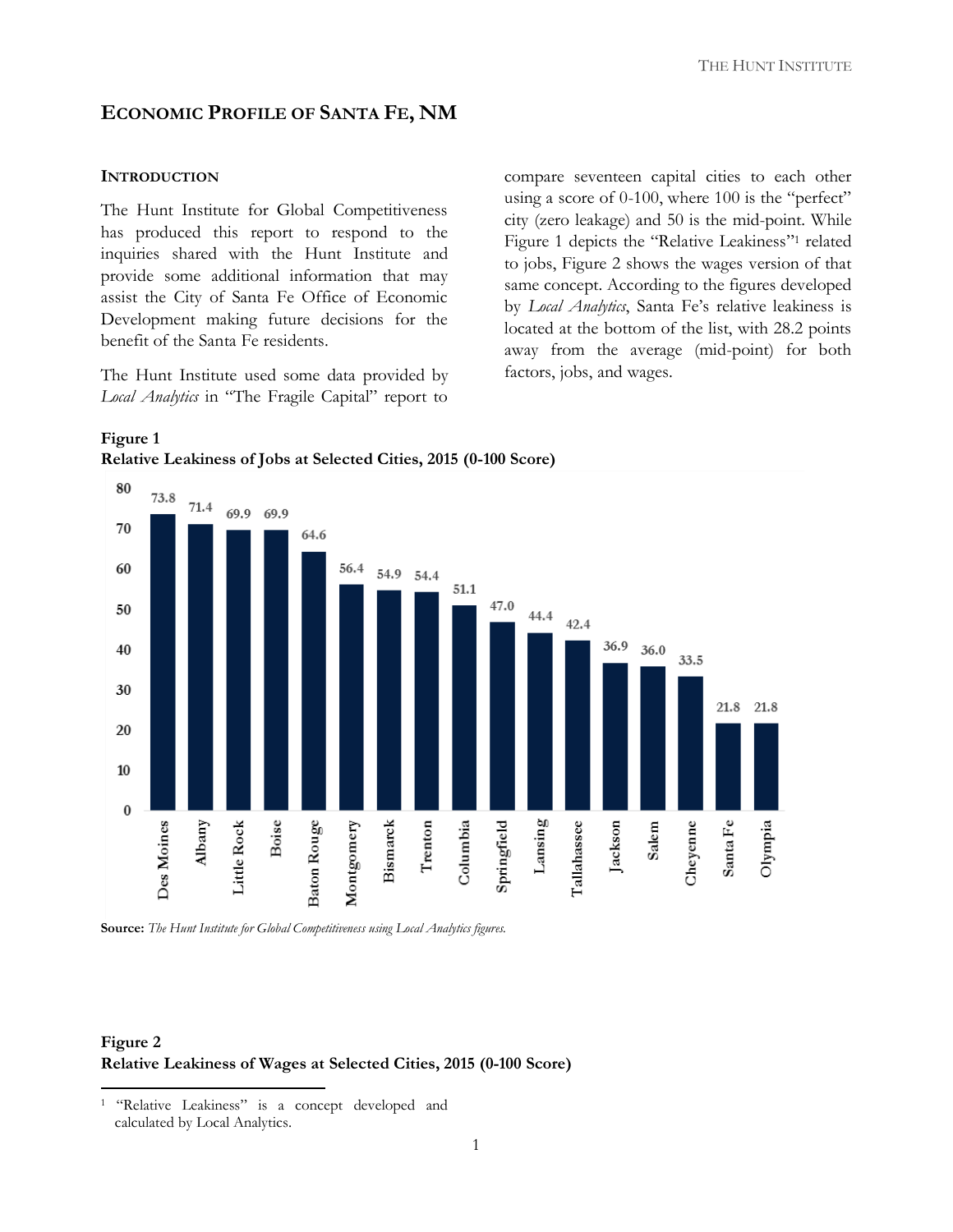

**Source:** *The Hunt Institute for Global Competitiveness using Local Analytics figures.*

To complement the *Local Analytics* figures, the Hunt Institute has analyzed Santa Fe's overall performance through three economic tools: location quotients, export-base employment multipliers, and per capita income.

### *Location Quotients*

Any local economy may be classified into basic and non-basic industries. Economic growth is assumed to be related to sectors that export goods and services out of the region. These goods and services are known as basic industries. On the other hand, those businesses whose services remain local are known as non-basic industries. While basic industries promote local economic growth by bringing jobs and income into the local economy, non-basic industries serve local residents and provide support to basic industries.

Industries with a location quotient equal to 1.0 are industries where the number of jobs in Santa Fe are proportionally the same to the number of jobs used as a base in either New Mexico or the United States.

A location quotient greater than 1.0 indicates that a particular industry employs proportionally more workers locally that it does at the state or national level, and is considered a basic industry. Conversely, a location quotient of less than 1.0 indicates that the industry of note employs fewer workers locally as compared to the state or national average, and is considered a non-basic industry. The location quotients for the Santa Fe County are depicted in Table 1 using the state of New Mexico and the United States as basis for the comparison.

Industries such as *State government* (3.37), *Arts, entertainment, and recreation* (2.22), *Mining, quarrying, and oil and gas extraction* (1.46), *Accommodation and food services* (1.33), *Real estate and rental and leasing* (1.22), and *Professional, scientific, and technical services* (1.12) can be considered basic industries in Santa Fe compared to the national level (Table 1). As economic engines, these industries are predominant in determining the economic performance of Santa Fe County.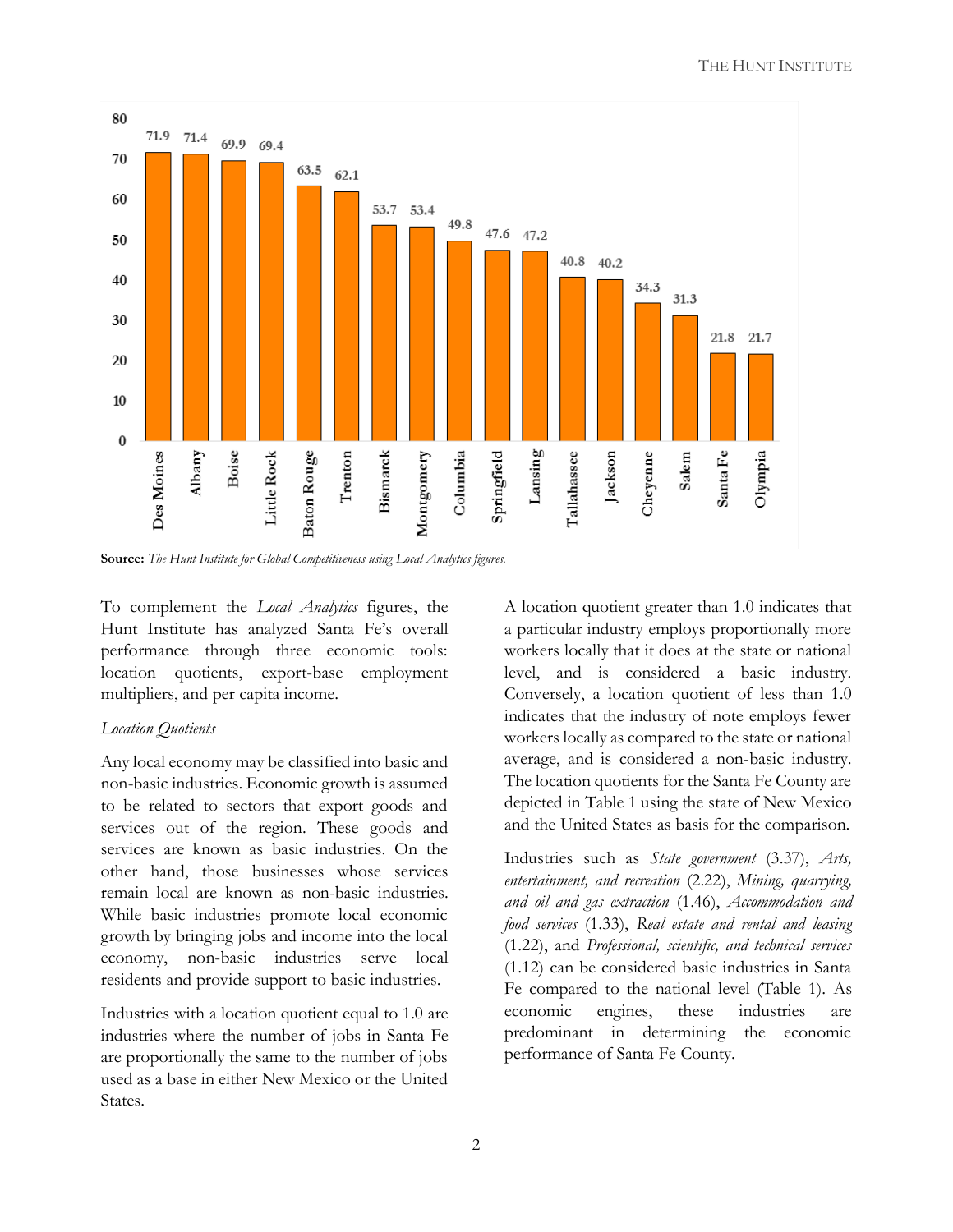**Table 1**

**Location Quotients for Santa Fe County, 2015 (New Mexico and United States Base)**

| Industry                                                                 | <b>NM</b> Based | <b>US Based</b> |
|--------------------------------------------------------------------------|-----------------|-----------------|
| Farm employment                                                          | 0.30            | 0.57            |
| Nonfarm employment                                                       | 1.02            | 1.01            |
| Private nonfarm employment                                               | 1.03            | 0.94            |
| Forestry, fishing, and related activities                                | 0.37            | 0.39            |
| Mining, quarrying, and oil and gas extraction                            | 0.35            | 1.46            |
| <b>Utilities</b>                                                         | 0.36            | 0.49            |
| Construction                                                             | 0.89            | 0.94            |
| Manufacturing                                                            | 0.57            | 0.26            |
| Wholesale trade                                                          | 0.66            | 0.48            |
| Retail trade                                                             | 1.08            | 1.13            |
| Transportation and warehousing                                           | 0.39            | 0.27            |
| Information                                                              | 1.13            | 0.93            |
| Finance and insurance                                                    | 1.11            | 0.69            |
| Real estate and rental and leasing                                       | 1.51            | 1.22            |
| Professional, scientific, and technical services                         | 1.10            | 1.12            |
| Management of companies and enterprises                                  | 0.62            | 0.26            |
| Administrative and support and waste management and remediation services | 0.79            | 0.62            |
| <b>Educational</b> services                                              | 1.91            | 1.25            |
| Health care and social assistance                                        | 0.97            | 1.03            |
| Arts, entertainment, and recreation                                      | 2.21            | 2.22            |
| Accommodation and food services                                          | 1.19            | 1.33            |
| Other services (except public administration)                            | 1.30            | 1.14            |
| Government and government enterprises                                    | 0.96            | 1.44            |
| Federal, civilian                                                        | 0.37            | 0.68            |
| Military                                                                 | 0.26            | 0.40            |
| State and local                                                          | 1.14            | 1.65            |
| State government                                                         | 1.75            | 3.37            |
| Local government                                                         | 0.79            | 1.01            |
| Total Employment                                                         | 1.00            | 1.00            |

**Source:** *The Hunt Institute for Global Competitiveness using Bureau of Economic Analysis (BEA) data.*

#### *Export-Base Employment Multipliers*

Another economic development tool frequently used while evaluating the economic condition of local economies is the export-base employment multiplier. This employment multiplier is obtained by dividing total employment by total employment in the basic industries. Santa Fe County employment by industry is depicted in Table 2, with the mentioned basic industries highlighted in yellow. In Santa Fe County, this multiplier is equal to 2.58 (95,211 /36,874). This ratio suggests that

any additional basic industry job in Santa Fe County would be associated with additional 2.58 non-basic sector jobs. The export base multiplier (2.58) calculated above reinforces the importance of basic (exporting) industries to the economy of Santa Fe County. In general terms, this employment multiplier is not to be compared to employment multipliers included in economic impact analysis tools such as IMPLAN and REMI. Yet, it provides a very useful figure to understand a local economy without paying costs related to the acquisition of software.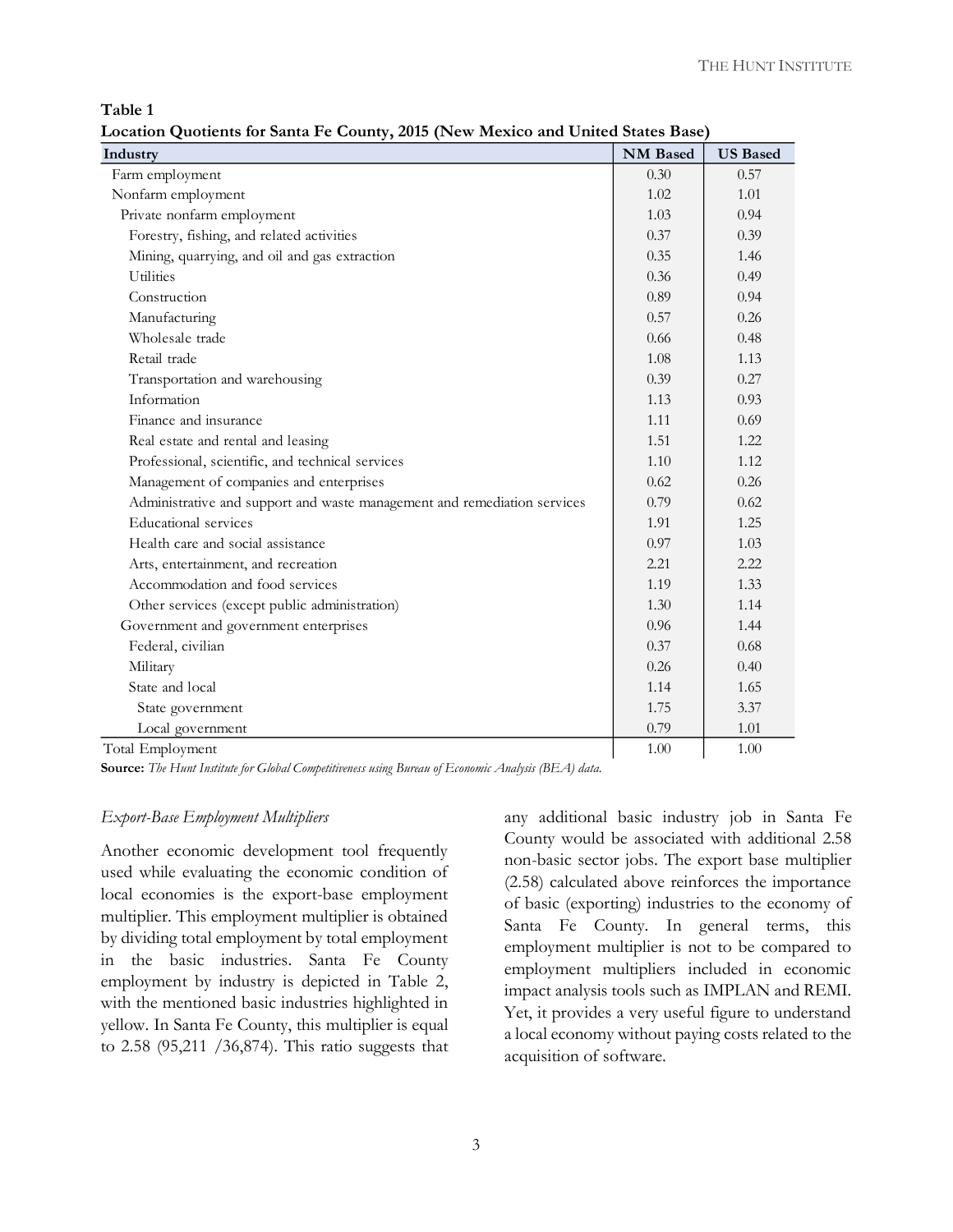| able |  |
|------|--|
|------|--|

|  |  |  |  | Santa Fe County Employment by Industry, 2015 (Basic Industries in yellow) |  |  |
|--|--|--|--|---------------------------------------------------------------------------|--|--|
|  |  |  |  |                                                                           |  |  |

| Industry                                                                 | Employment |
|--------------------------------------------------------------------------|------------|
| Farm employment                                                          | 751        |
| Nonfarm employment                                                       | 94,460     |
| Private nonfarm employment                                               | 77,095     |
| Forestry, fishing, and related activities                                | 188        |
| Mining, quarrying, and oil and gas extraction                            | 1,101      |
| <b>Utilities</b>                                                         | 145        |
| Construction                                                             | 4,659      |
| Manufacturing                                                            | 1,685      |
| Wholesale trade                                                          | 1,632      |
| Retail trade                                                             | 10,819     |
| Transportation and warehousing                                           | 907        |
| Information                                                              | 1,577      |
| Finance and insurance                                                    | 3,338      |
| Real estate and rental and leasing                                       | 5,321      |
| Professional, scientific, and technical services                         | 7,408      |
| Management of companies and enterprises                                  | 313        |
| Administrative and support and waste management and remediation services | 3,732      |
| Educational services                                                     | 2,916      |
| Health care and social assistance                                        | 10,969     |
| Arts, entertainment, and recreation                                      | 4,771      |
| Accommodation and food services                                          | 9,337      |
| Other services (except public administration)                            | 6,277      |
| Government and government enterprises                                    | 17,365     |
| Federal, civilian                                                        | 950        |
| Military                                                                 | 388        |
| State and local                                                          | 16,027     |
| State government                                                         | 8,936      |
| Local government                                                         | 7,091      |
| Total Employment                                                         | 95,211     |

**Source:** *Bureau of Economic Analysis (BEA).*

#### *Per Capita Income*

Given the uniqueness of each jurisdiction and the number of measures available to evaluate the economic performance of a local economy, each county and city must be assessed with a profound consideration of its peculiarities. Nevertheless, some measures are recurrently used while evaluating whether the economy of a specific jurisdiction is in good health. Per capita income is a measure for a county's economic performance.

Per capita income at the county level is available from the Bureau of Economic Analysis (BEA). County data for the seventeen capital state cities analyzed before are depicted in Figure 3. Trenton, located in Mercer County, NJ has the highest per capita income of the list with \$62,508, while Lansing, from Ingham County, MI is found at the bottom of the list with \$36, 876. Remarkably, Santa Fe is located in the top third of the list with \$50,879.